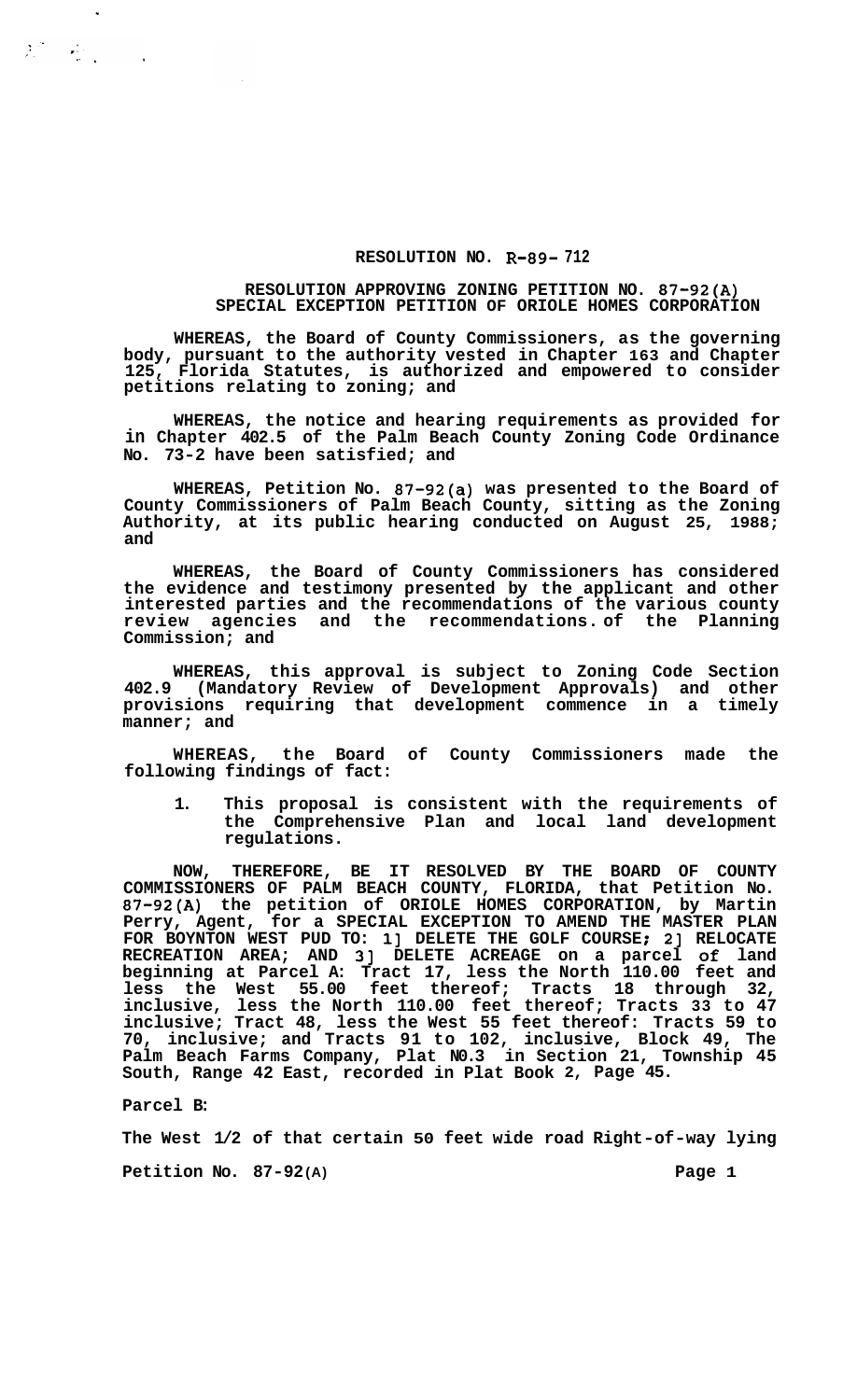**Westerly of Tracts 23, 24, 39, 40, 55 and 56 and the Southerly extension of the West line of said Tract 24 to Tract 39 and the Southerly extension of the West line of said Tract 40 to Tract 55 of Block 48 and lying Easterly of Tracts 32, 33, 64, 66, 96 and 97 and the Southerly extension of the East line of said Tract 33 to Tract 64 and the Southerly extension of the East line of said Tract 65 to Tract 96 of Block 49 of Palm Beach Farms Company, Plat No. 3, recorded in Plat Book 2, Pages 45 through 54 inclusive in Section 21, Township 45 South, Range 42 East, less the North 110.00 feet thereof being the Lake Worth Drainage District Right-of-way for Boynton Canal.** 

#### **Parcel C:**

 $\mathcal{L}^{\text{max}}_{\text{max}}$ 

 $\mathcal{L} \rightarrow \mathcal{L}$ 

**The East 1/2 of that certain 50 feet wide road Right-of-way lying Westerly of Tracts 39, 40 and 55 and the Southerly extension of the West line of said Tract 40 to Tract 55 of Block 48 and lying Easterly of Tracts 64, 65 and 96 and the Southerly extension of the East line of said Tract 65 to Tract 96 of Block 49 in Palm Beach Farms Company Plat No. 3 as recorded in Plat Book 2, Page 45 to 54 in Section 21, Township 45 South, Range 42 East and lying Southerly of the Westerly extension of the North line of the lands conveyed to Levitt Homes, Inc., by deed recorded in Official Records** Book **4135, Page 1013.** 

#### **Parcel D:**

**That certain 30 feet wide road Right-of-way lying Southerly of Tracts 65, 66, 67, 68, 69 and 70 and lying Northerly of Tracts 91, 92, 93, 94, 95 and 96 in Block 49 of Palm Beach Farms Company, Plat No. 3 as recorded in Plat Book 2, Pages 45 through 54, Section 21, Township 45 South, Range 42 East.\** 

#### **Parcel E:**

**That certain 30 feet wide road Right-of-way lying Southerly of Tracts 33, 34, 35, 36, 37 and 38 and lying Northerly of Tracts 59, 60, 61, 62, 63, 64 in Block 49 in Palm Beach Farms Company, Plat No. 3 as recorded in Plat Book 2, Pages 45 through 54, Section 21, Township 45 South, Range 42 East.** 

## **Parcel F:**

**The North 1/2 that certain 30 feet wide road Right-of-way lying Southerly of Tracts 39, 40, 41, 42, 43, 44, 45, 46 and 47 and Tract 48, less the West 55.00 feet thereof and Southerly of the Westerly extension of the South line of Tract 40 to Tract 41 and lying Northerly of Tract 49, less the Westerly 55.00 feet thereof, Tracts 50, 51, 52, 53, 54, 55, 56, 57 and Tract 58 and Northerly of the Easterly extension of the North line of Tract 56 to Tract 57 all in Block 49 of the Palm Beach Farms Company, Plat No. 3 as recorded in Plat Book 2, Pages 45 through 54 inclusive in Section 21, Township 45 South, Range 42 East, being located on the north side of Boynton West Road (SR 809), approximately** *.5* 

**Petition No. 87-92(A) Page 2**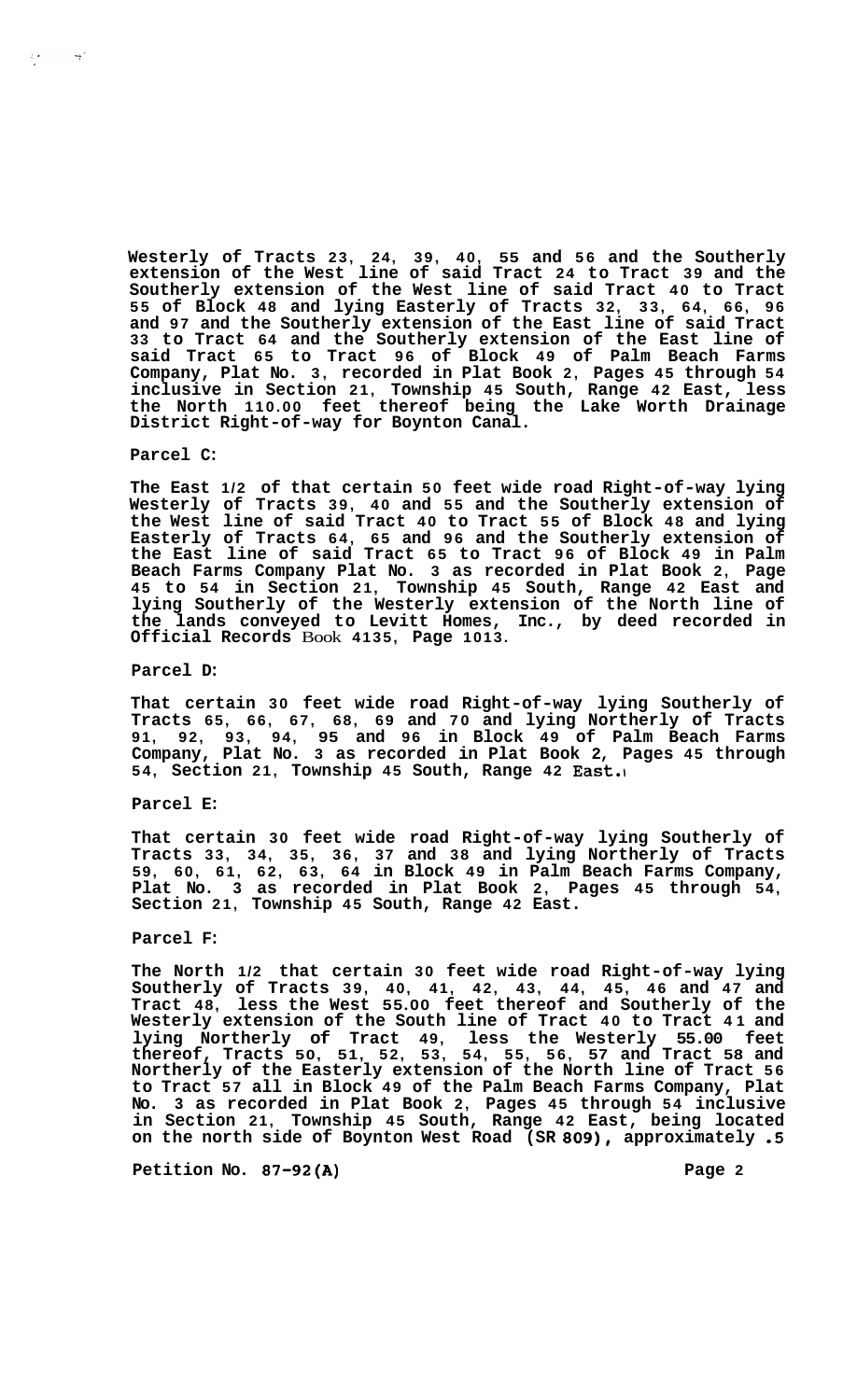**mile west of Jog Road. It is bounded on the west side by Lake Worth Drainage District Canal No. E-2E and on the north side by the Boynton Canal Right-of-way, in a RS-Single Family Residential Zoning District, in part, and a RTS-Residential Transitional Suburban Zoning District, in part, was approved as advertised, subject to the following conditions:** 

- **1. The petitioner shall comply with all previous conditions of approval, unless expressly modified herein.**
- **2. Prior to certification, the master plan shall be amended to indicate the following conditions:** 
	- **a. Required access points and right-of-way service for Development Pods H and F.**
	- **b. Revised open space tabular information that is cross referenced to Section 500.21.J., subsections 1 through 11. The petitioner shall clearly indicate on the master plan how the open space calculations have been derived.**
- **3. Prior to master plan certification the petitioner shall indicate all viable wetland areas, specifically the area located in the western one-third (1/3) of the site adjacent to the southern property line.**
- **4. The developer shall preserve all existing native vegetation, and shall incorporate the vegetation into the project design. Areas of existing vegetation to be preserved shall be shown upon the approved development plan prior to Master Plan Certification.**
- **5. In the event that the strip of land along the eastern boundary** *of* **the planned unit development, which is deleted from the planned unit development by this approval, is abandoned as a road, petitioner shall apply to amend the planned unit development's master plan to add to the planned unit development that portion received as a result of the abandonment. In the event of such abandonment, the homeowners association shall maintain the area received as a buffer and the homeowners association's documents shall so provide.**
- **6. The property owner shall provide Palm Beach County Engineering Department with an approved alignment map for Hagen Ranch Road from within this development** *'8*  **boundaries which shall be satisfactory to the County Engineer. The alignment shall meet County procedures for public hearings. This alignment map shall be completed prior to February 1, 1989, or prior to site plan approval for Parcels J, K, N, and L. Right-of-way dedication from this project for Hagen Ranch Road shall**

**Petition No. 87-92(A) Page 3** 

 $\cdot$ 

 $\label{eq:2.1} \frac{1}{2}\sum_{i=1}^n\frac{1}{2}\sum_{i=1}^n\frac{1}{2}\sum_{i=1}^n\frac{1}{2}\sum_{i=1}^n\frac{1}{2}\sum_{i=1}^n\frac{1}{2}\sum_{i=1}^n\frac{1}{2}\sum_{i=1}^n\frac{1}{2}\sum_{i=1}^n\frac{1}{2}\sum_{i=1}^n\frac{1}{2}\sum_{i=1}^n\frac{1}{2}\sum_{i=1}^n\frac{1}{2}\sum_{i=1}^n\frac{1}{2}\sum_{i=1}^n\frac{1}{2}\sum_{i=1}^n\$